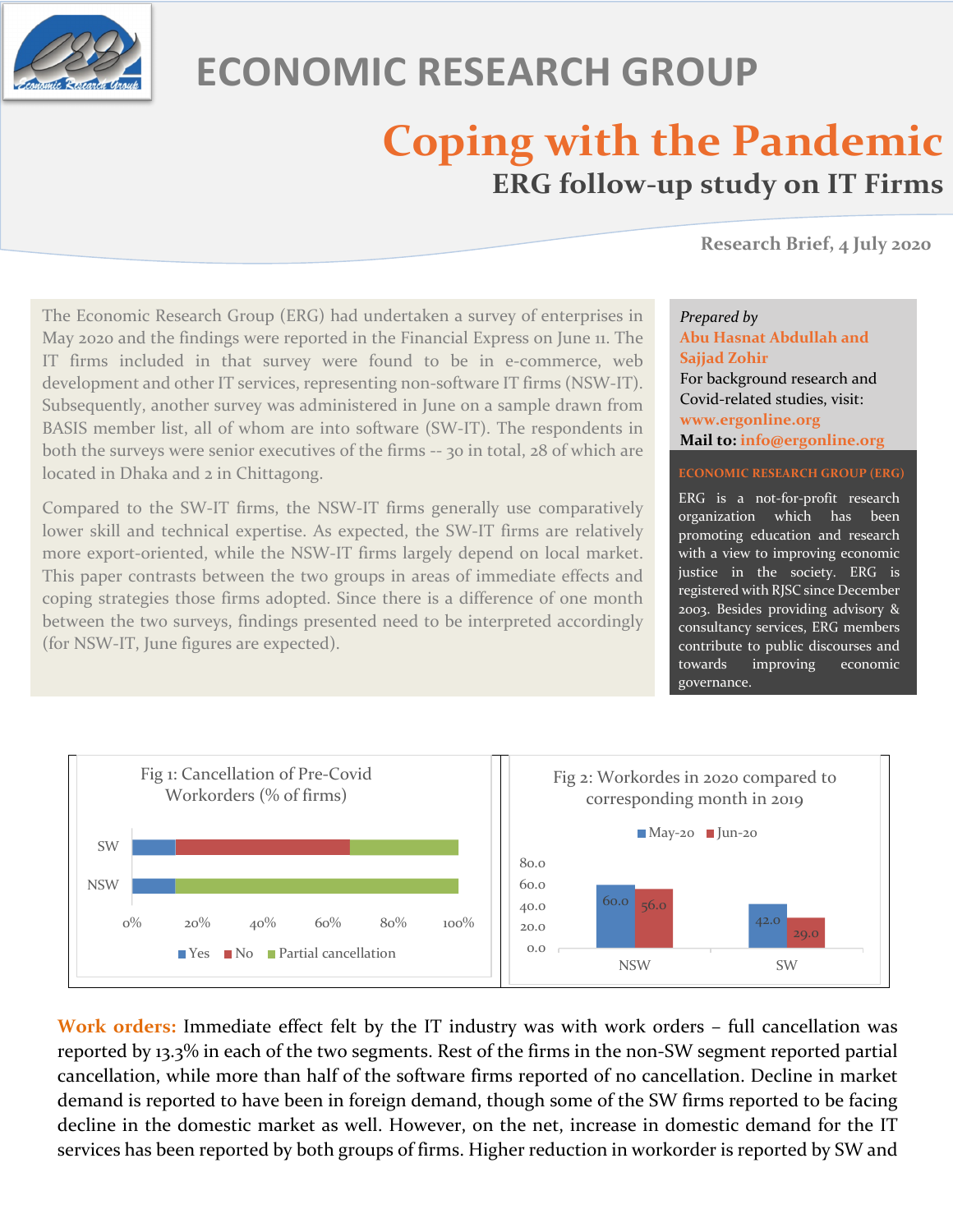this appears to have preceded the pandemic (see Figures 1 and 2). Though more than half of the SW firms did not face cancellation of orders, value of current orders is reported to be less than one-third of that negotiated in 2019.

Decline in workorders was associated with disruptions in regular office works as a result of the fear and declarations on lockdowns. Firms were forced to adapt and have employees work out of home, which was more prominent in May. Recent survey suggests of increase in the incidence of working out of offices. There appears to be two reasons: (i) Compared to May, there has been an increase in workload, particularly, due to increased demand from local markets; and (ii) difficulties of monitoring, particularly, for NSW IT works. Contrary to common beliefs, the software firms face greater difficulties to ensure higher productivity from employees working from home. Almost three-fourth of these firms complained of internet problem, while 60% found coordination difficulties as hindrances. While noteworthy switch to online activities is anticipated, none of the surveyed NSW firms expressed willingness to allow employees to work out of home, while one-third of SW firms may avail such option.



**Communication:** IMO, followed by Facebook Messenger, are found to be most popular communication tools used by the non-SW IT firms. About 20% of NSW segment reported of using WhatsApp and/or Skype as well. Those routes are rarely availed by the software companies, with none mentioning of IMO. Among the latter, Zoom and Google Meet are availed by most (60%), with 47% reporting use of Slack, and only 12% reported use of JIRA.

| Fig 6: Last month for which rent<br>was paid (NSW survey in May) |            |           | Fig 7: Status of Rent negotiations<br>(% of Surveyed Firms) |            |           | $\overline{Fig}$ 8: If deferred, by how many<br>months $(\%$ of firms) |            |             |
|------------------------------------------------------------------|------------|-----------|-------------------------------------------------------------|------------|-----------|------------------------------------------------------------------------|------------|-------------|
| Month                                                            | <b>NSW</b> | <b>SW</b> | <b>State of Negotiation</b>                                 | <b>NSW</b> | <b>SW</b> | # of months                                                            | <b>NSW</b> | <b>SW</b>   |
| March                                                            | 6.7        | 6.7       | Deferred Payment                                            | 6.7        | 26.7      | $\Omega$<br>$\overline{2}$                                             | 0.0<br>6.7 | 73.3<br>0.0 |
| April                                                            | 73.3       | 33.3      | <b>Reduction negotiated</b>                                 | 6.7        | 20.0      |                                                                        | 73.3       | 20.0        |
| May                                                              | 20.0       | 26.7      | irregular, to be sorted                                     | 80.0       | 26.7      | $\overline{4}$                                                         | 0.0        | 6.7         |
| June                                                             |            | 33.3      | Tried, no agreement                                         | 6.7        | 26.7      |                                                                        | 20.0       | 0.0         |
|                                                                  |            |           |                                                             |            |           |                                                                        |            |             |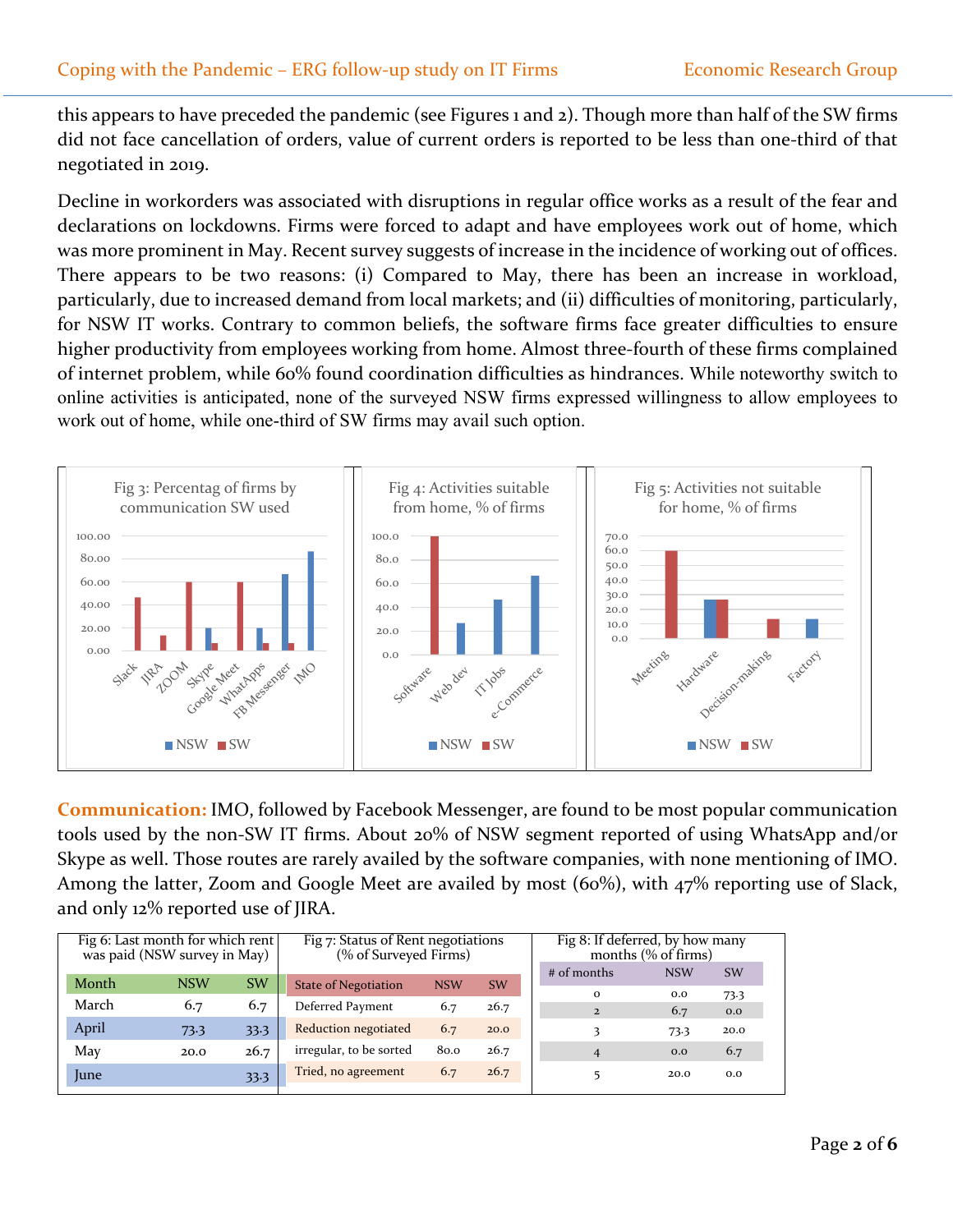## Coping with the Pandemic - ERG follow-up study on IT Firms Economic Research Group

All companies have their offices in rental premises, which generally have one to two years' contract, some ending during end 2021. Majority of the non-SW firms had been regular in rent-payment till the month preceding the survey, but 80% went irregular from May. While majority of NSW firms wanted to defer rent payments by at least 3 months, 20% want to delay by 5 months. In contrast, almost 70% of the SW firms, even though surveyed a month later, were up to date on rent payment. Further details are in Figures 6 to 8.

In some instances (20% of SW firms), rents could be renegotiated. On an average, 40 % reduction was demanded, though they had to settle for 28 % reduction. The few instances of rent-reduction reported by non-SW firms reported figures, not much different from SW (46 and 26 percent respectively).



**Market demands:** While work-order reduction faced by SW has been higher than that faced by NSW, the latter are 'micro' firms and are more fragile against adverse situations. If the current situation continues, 50 % of the NSW firms may have to fold their offices from current premises by mid-September and others reported of doing so by end November. The pace of attrition is reported to be slower for SW firms, with a difference of one to two months. It is expected that businesses will relocate unless there is downward adjustments in office rents, which will adversely affect the property market, especially the high-valued ones. The final adjustments may however favor lower-valued properties if businesses survive.

In this pandemic, see Figures 10 and 11, the work order for the apps and web development are reported to have increased. Most of such increases originated from local IT and e-commerce sectors. There has also been an increase in demand for health-related software and apps.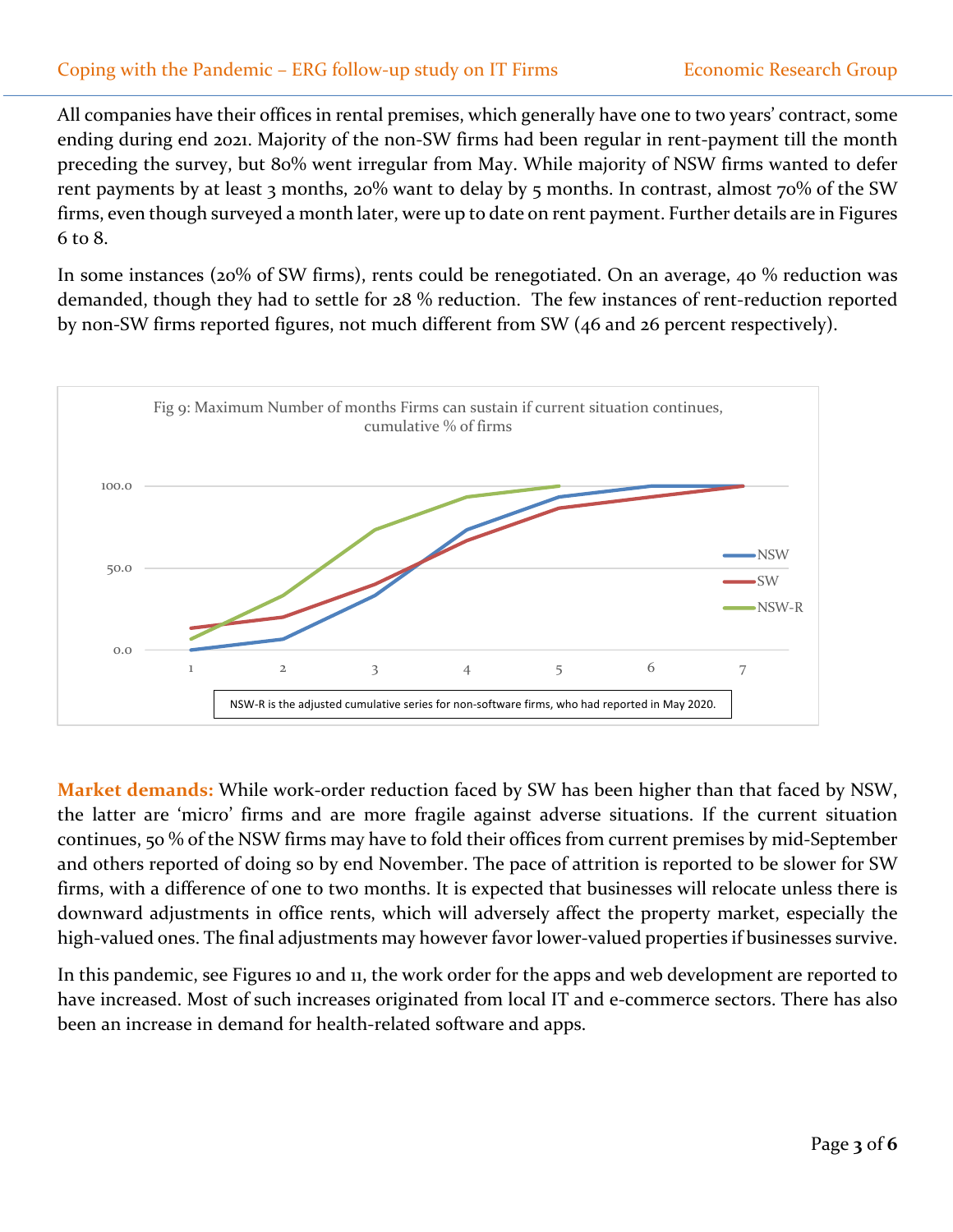## Coping with the Pandemic – ERG follow-up study on IT Firms Economic Research Group





**Employment:** Unlike some manufacturing and other service sectors, the IT firms are reported to have paid salaries of the employees till April/May 2020. There had however been reduction in employment to the tune of 7.7% to 14.4%, felt more in the SW segment. In case of support staffs in SW, where the group accounted for only 10-12% of total number of employees, one in every three had been dropped by end May. If the situation continues, further reductions in employment over July-December period are anticipated – 5.6% for NSW and more than 12% reduction in SW (professional+support)) employment. Furthermore, those remaining in employment may have to face reductions in their take-homes, 14% in NSW and 27% reduction in SW firms. The ability to survive, expressed in terms of the maximum number of months the firms may continue to pay salaries, show cumulative distribution of firms (in Fig 13) similar to that observed for retainment of office space (Fig 9). If the pandemic continues, the NSW firms can give the salary to their employees for up to 2-4 months while some of the better-off software (SW) firms may do so for up to 7-8 months.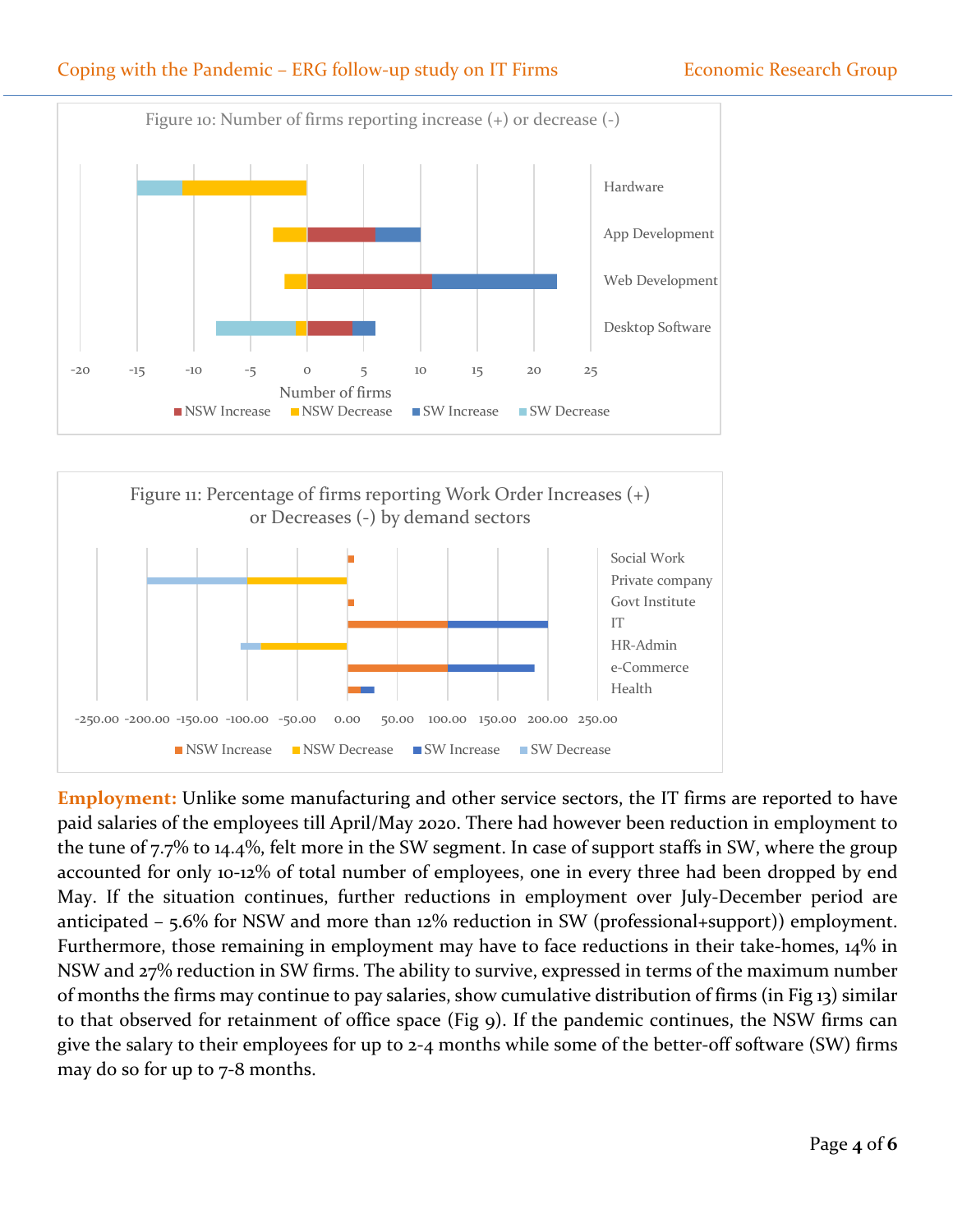### Figure 12: Effects on Employment and Salary

| <b>Description of items</b>             | <b>NSW</b> | <b>SW</b> |  |  |  |  |  |  |
|-----------------------------------------|------------|-----------|--|--|--|--|--|--|
| Professional employed                   |            |           |  |  |  |  |  |  |
| $lan-20$                                | 23.2       | 24.0      |  |  |  |  |  |  |
| % reduction by end April (NSW)/May (SW) | 7.7        | 14.4      |  |  |  |  |  |  |
| Support staff employed                  |            |           |  |  |  |  |  |  |
| $lan-20$                                | 12.9       | 3.3       |  |  |  |  |  |  |
| % reduction by end April (NSW)/May (SW) | 11.6       | 32.0      |  |  |  |  |  |  |
| Expected % reduction in July-Dec period |            |           |  |  |  |  |  |  |
| Employment                              | 5.6        | 12.7      |  |  |  |  |  |  |
| Average salary                          | 13.9       | 27.3      |  |  |  |  |  |  |



**Living through COVID-19:** Both groups of IT firms require at least 18-24 months for their businesses to return to normalcy if the virus spread comes under control from following month. 87% of the NSW will take 2 years to recover, while only one-third of the SW firms reported of such long delays.

Most of them, as of mid-June 2020, are struggling to find ways out, and majority are yet to come up with ideas and strategies for change in order to adapt to the COVID-19 pandemic and beyond. Almost half to two-third of the firms are caught with the elusive idea of stimulus package from the government and are seeking easier access to avail it, none yet reported any progress.

Assistance and general supports sought by the IT firms differed significantly in the mix of recommendations. As shown in Figure 14, NSW firms are keen to get loans at low interest rates (53.33%) and avail stimulus package (66.7%) in order to continue paying salary to their employees. The SW firms see prospect of progress amidst the current crisis and find 'corruption-riddled' governance and unfavorable tax measures as major hinderances.